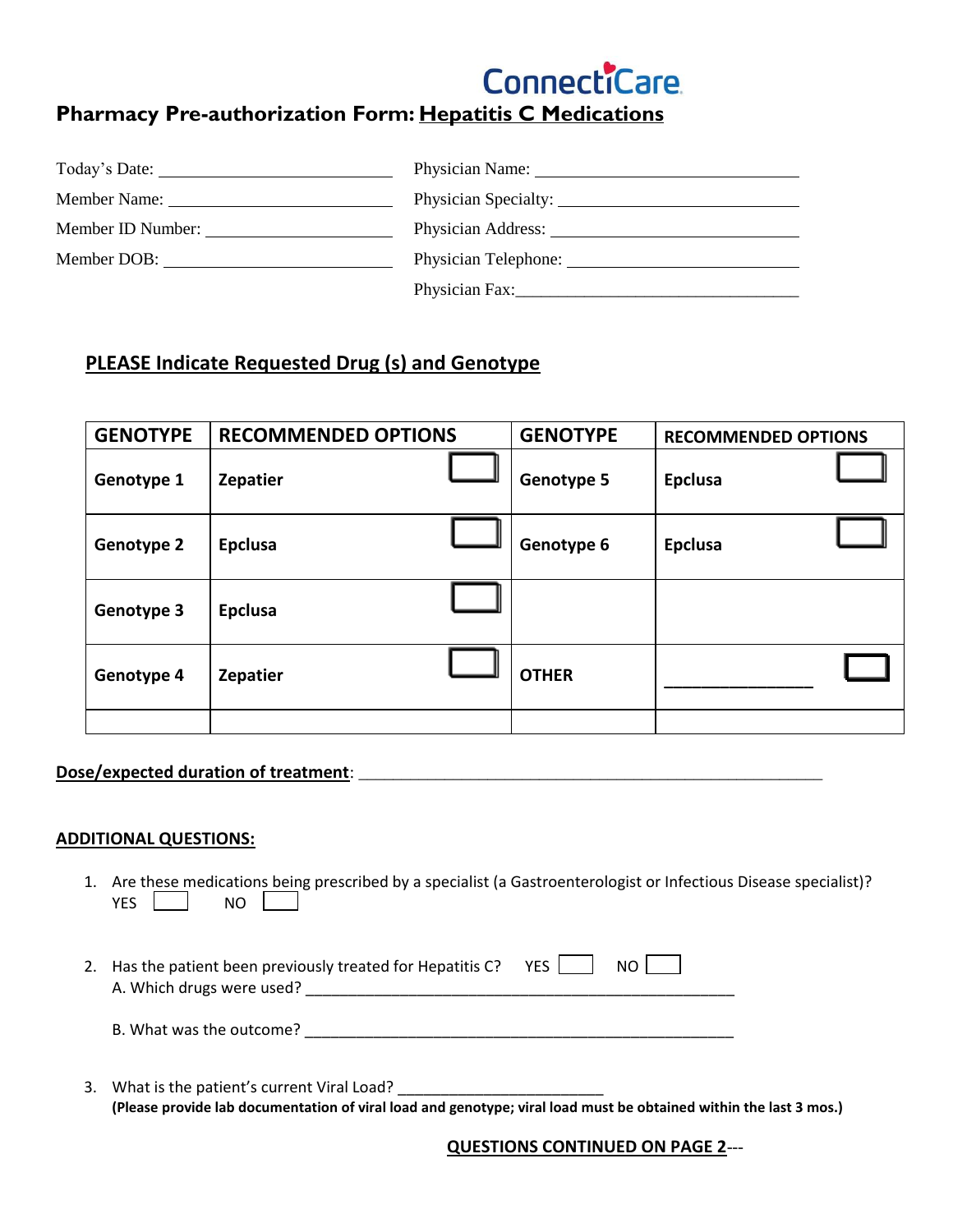- **4.** What is the patient's Liver Stage and/or Fibrosis score and date obtained? \_\_\_\_\_\_\_\_\_\_\_\_\_\_\_\_\_\_\_\_
- 5. Is there a signed patient-provider agreement, or chart notes, documenting readiness and ability to adhere to regimen, and addressing substance abuse and alcohol use? YES NO
- 6. (If female of childbearing age: ) Has the patient had a negative pregnancy test (if regimen contains ribavirin)? YES  $\Box$  NO  $\Box$  N/A
- **7.** Does this patient have a history of illicit drug use putting him/her at risk of Hepatits C transmission? **If Yes, please submit urine toxicology screen obtained within the last 30 days.**



- 8. If this request is for any medication other than Zepatier, for Genotype 1 or 4, please clarify why Zepatier cannot be used?
- 9. If this request is for **Zepatier, for Genotype 1A,** please submit results of NS5A polymorphism testing.